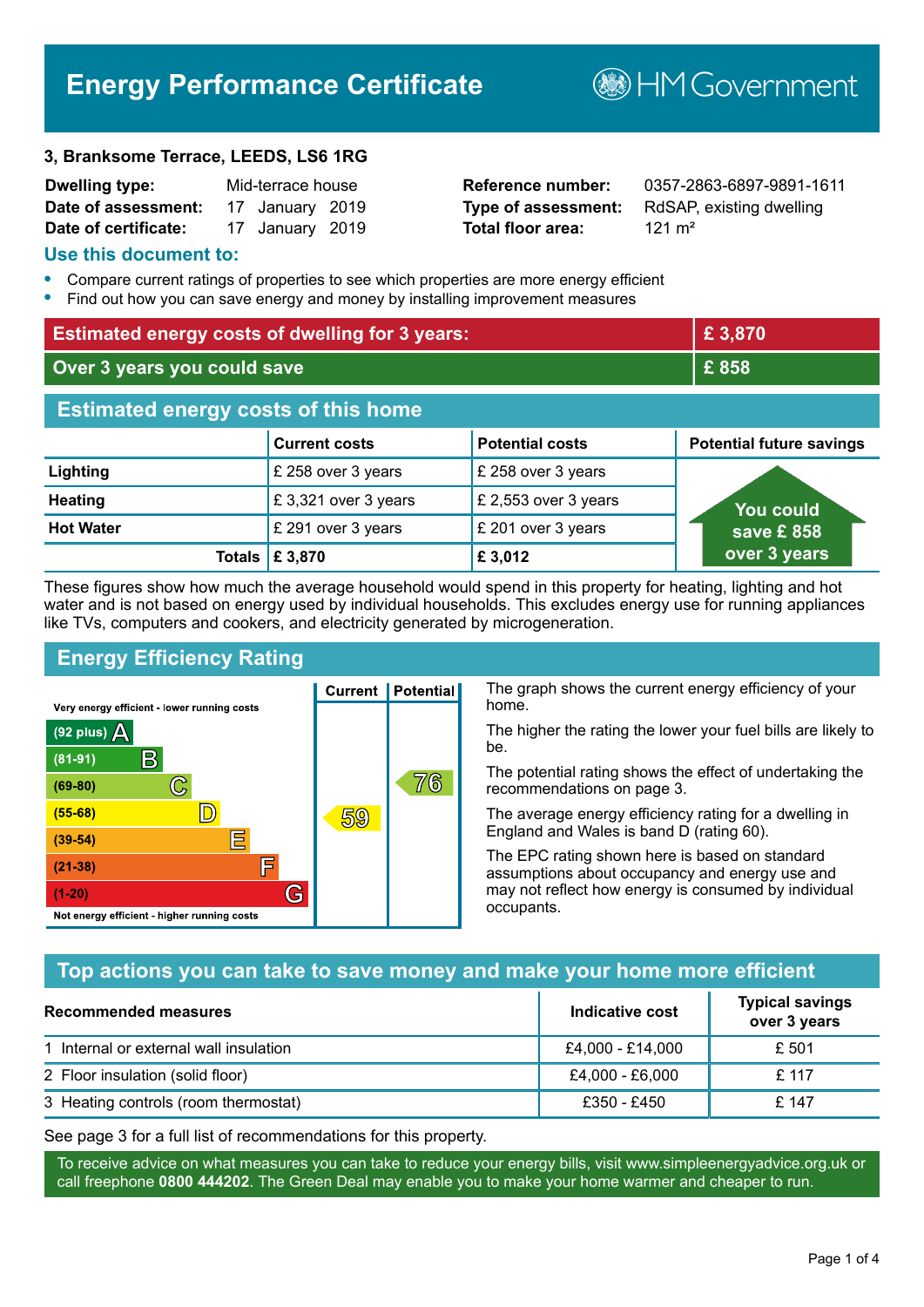#### 3, Branksome Terrace, LEEDS, LS6 1RG 17 January 2019 RRN: 0357-2863-6897-9891-1611

**Energy Performance Certificate**

### **Summary of this home's energy performance related features**

| <b>Element</b>        | <b>Description</b>                             | <b>Energy Efficiency</b> |
|-----------------------|------------------------------------------------|--------------------------|
| Walls                 | Solid brick, as built, no insulation (assumed) | *****                    |
| Roof                  | Roof room(s), no insulation (assumed)          | *****                    |
| Floor                 | Solid, no insulation (assumed)                 |                          |
| Windows               | Fully double glazed                            | ★★★☆☆                    |
| Main heating          | Boiler and radiators, mains gas                | ★★★★☆                    |
| Main heating controls | Programmer, TRVs and bypass                    | ★★★☆☆                    |
| Secondary heating     | None                                           |                          |
| Hot water             | From main system                               | ★★★★☆                    |
| Lighting              | Low energy lighting in 90% of fixed outlets    | *****                    |

Current primary energy use per square metre of floor area: 296 kWh/m² per year

The assessment does not take into consideration the physical condition of any element. 'Assumed' means that the insulation could not be inspected and an assumption has been made in the methodology based on age and type of construction.

#### **Low and zero carbon energy sources**

Low and zero carbon energy sources are sources of energy that release either very little or no carbon dioxide into the atmosphere when they are used. Installing these sources may help reduce energy bills as well as cutting carbon. There are none provided for this home.

# **Your home's heat demand**

For most homes, the vast majority of energy costs derive from heating the home. Where applicable, this table shows the energy that could be saved in this property by insulating the loft and walls, based on typical energy use (shown within brackets as it is a reduction in energy use).

| <b>Heat demand</b>           | <b>Existing dwelling</b> | Impact of loft<br>insulation | Impact of cavity<br>wall insulation | Impact of solid<br>wall insulation |
|------------------------------|--------------------------|------------------------------|-------------------------------------|------------------------------------|
| Space heating (kWh per year) | 21,472                   | (333)                        | N/A                                 | (3,666)                            |
| Water heating (kWh per year) | 2,205                    |                              |                                     |                                    |

You could receive Renewable Heat Incentive (RHI) payments and help reduce carbon emissions by replacing your existing heating system with one that generates renewable heat, subject to meeting minimum energy efficiency requirements. The estimated energy required for space and water heating will form the basis of the payments. For more information, search for the domestic RHI on the www.gov.uk website.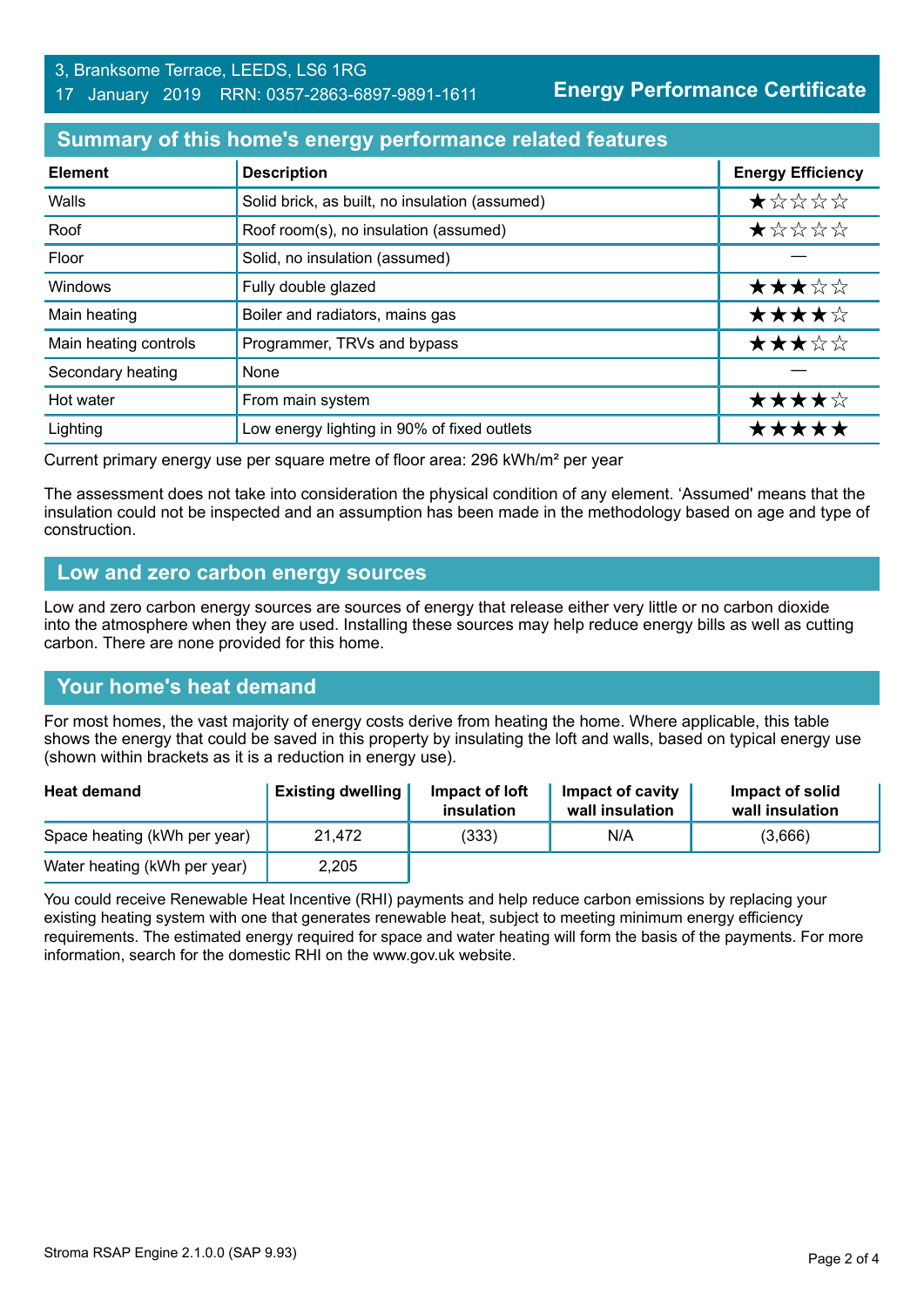#### 3, Branksome Terrace, LEEDS, LS6 1RG 17 January 2019 RRN: 0357-2863-6897-9891-1611

# **Recommendations**

The measures below will improve the energy performance of your dwelling. The performance ratings after improvements listed below are cumulative; that is, they assume the improvements have been installed in the order that they appear in the table. To receive advice on what measures you can take to reduce your energy bills, visit www.simpleenergyadvice.org.uk or call freephone 0800 444202. Before installing measures, you should make sure you have secured the appropriate permissions, where necessary. Such permissions might include permission from your landlord (if you are a tenant) or approval under Building Regulations for certain types of work.

| <b>Recommended measures</b>          | Indicative cost  | <b>Typical savings</b><br>per year | <b>Rating after</b><br>improvement |
|--------------------------------------|------------------|------------------------------------|------------------------------------|
| Internal or external wall insulation | £4,000 - £14,000 | £167                               | <b>D64</b>                         |
| Floor insulation (solid floor)       | £4,000 - £6,000  | £ 39                               | <b>D65</b>                         |
| Heating controls (room thermostat)   | £350 - £450      | £49                                | <b>D67</b>                         |
| Solar water heating                  | £4,000 - £6,000  | £29                                | <b>D68</b>                         |
| Solar photovoltaic panels, 2.5 kWp   | £5,000 - £8,000  | £ 286                              | C76                                |

# **Financial Support and the Green Deal**

Green Deal Finance allows you to pay for some of the cost of your improvements in instalments under a Green Deal Plan (note that this is a credit agreement, but with instalments being added to the electricity bill for the property). The availability of a Green Deal Plan will depend upon your financial circumstances. There is a limit to how much Green Deal Finance can be used, which is determined by how much energy the improvements are estimated to **save** for a 'typical household'.

You may also be able to obtain support towards repairs or replacements of heating systems and/or basic insulation measures under the ECO scheme, provided that you are in receipt of qualifying benefits or tax credits. To learn more about this scheme and the rules about eligibility, visit www.simpleenergyadvice.org.uk or call freephone **0800 444202** for England and Wales.